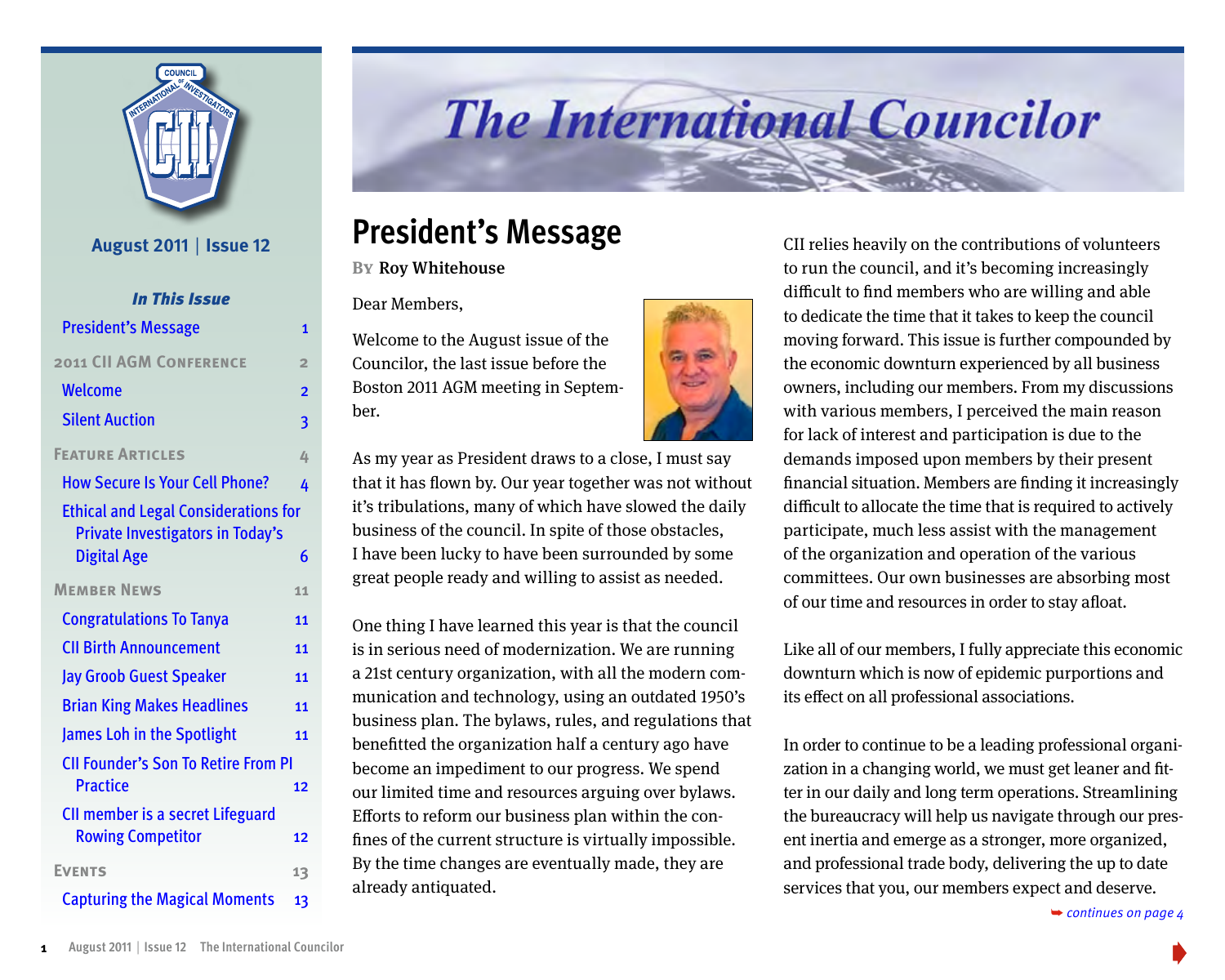<span id="page-1-0"></span>

CII Annual **General** Meeting

2011 Conference Boston, MA

Sept. 14–17, 2011

# **Welcome to CII AGM 2011 in Boston, USA**

FROM our Host, Jay Groob, http://www.AmericanInvestigative.com Jay can be reached at:  $\text{lgroob@americaninvestigative.com}$ ; +1 617, 739.6060 (Boston); +1 212, 810.6060 (New York)

I If t is indeed my pleasure to welcome everyone to the City of Boston, one of the oldest cities in America, for the Council of International Investigators 57th Annual General Meeting.



By way of introduction, Boston was founded on November 17, 1630 by Puritan colonists from England. During the early 1770's, British attempts to exert control over the thirteen colonies, primarily via taxation, prompted Bostonians to initiate the American Revolution. The Boston Massacre, the Boston Tea Party, and several early battles occurred in or near the city, including the Battle of Lexington and

Concord, the Battle of Bunker Hill, and the Siege of Boston. During this period, Paul Revere made his famous midnight ride.

Boston hosts more than 12 million visitors from around the world each year, and is a vibrant, thriving city renowned for its cultural facilities, world-class educational institutions, champion sports franchises, and its place at the forefront of American history. As the social and commercial hub of New England, Boston is able to accommodate and entertain you as few other cities can.

We have been working hard to make this year's AGM a truly memorable event, giving everyone the opportunity to experience everything our beautiful city has to offer. We have arranged what we feel is an exceptional program of events, sure to please everyone, beginning with a Welcome Recep-



tion to be held at the Top of the Hub, a beautiful venue on the 52nd floor of the landmark Prudential building offering guests a spectacular view of the Boston skyline from every table.

You may note that one of our meeting sites is Hennessy's Irish Pub, where

we will gather for cocktail hour and a buffet prior to attending a performance of The Blue Man Group. Hennessy's is part of a group of restaurants in the Government Center area that include the famous (or infamous) Green Dragon Tavern, established in 1654, which was, coincidentally, a favorite haunt of Paul Revere and John Hancock, whose brother lived next door. Indeed, it was in the Green Dragon that the plans for the invasion of Lexington and Concord were overheard, thus starting the famous ride of Paul Revere. Today the Green Dragon still plays host to a diverse and colorful clientele, though the practice of eavesdropping has long since stopped!

Après Hennessy's, The Blue Man Group theater performance is sure to engage and delight everyone. The performance



**It's not too late to register!**

is a combination of high-tech audio and video with low-tech vaudevillian shtick, percussive pyrotechnics, and, of course, the innocence of the nonverbal, earless blue men.

No visit to Boston would be complete without attending a Boston Red Sox baseball game at historic Fenway Park, the home of the Red Sox since it opened in 1912. Fenway is the oldest Major League Baseball stadium currently in use, and considered to be one of the best-known sports venues in the world. The rabidly

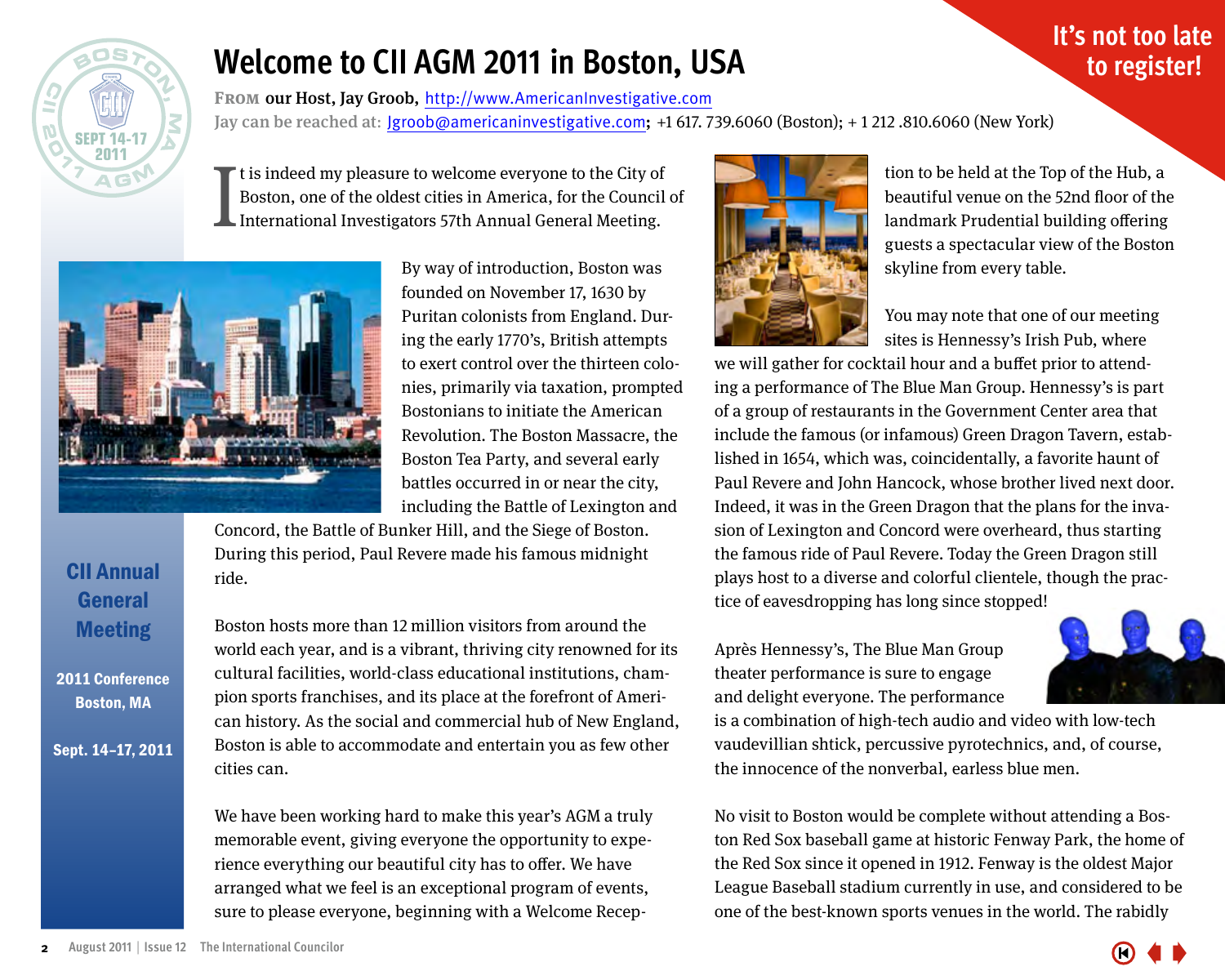#### <span id="page-2-0"></span>**Welcome to CII AGM 2011** *continued*

dedicated Red Sox fans (collectively known as "Red Sox Nation"), have sold out every Red Sox home game since May 15, 2003, so acquiring tickets for this venue was no small feat. Everyone who visits Fenway is mesmerized by the ambiance, the seats in close proximity to the playing field, the camaraderie, and the exceptional fan support.

In addition, we have planned an outing to the Granite Links Golf Course, recently named to Golf Digest's prestigious list of "100 Greatest Golf Courses in America" where the public can play. As Granite Links is a private club with limited public access, we were very fortunate to be able to arrange a tee time for our CII duffers on a course that offers the most scenic vistas anywhere, with breathtaking views of Boston's skyline to the North, the Harbor Islands to the South and East, and the densely forested backdrop of the Blue Hills Reservation to the West.

Being a coastal city and major port, no trip to Boston would be complete without venturing out on the briny sea, so we have arranged for a dinner cruise on the Spirit of Boston, providing a perfect night out with a vibrant setting enhanced by dazzling city sights and harbor lights.

We have also planned a Boston Duck Tour aboard a WWII-style amphibious landing vehicle. On land, you'll cruise by all the places that make Boston the birthplace of freedom and a city of firsts, and just when you think you've seen it all, it's time for "splashdown" as your amphibious vehicle splashes right into the Charles River for a breathtaking view of the Boston and Cambridge skylines.

In addition, we have put together an exceptional roster of speakers, including New York Times best-selling author Joseph Finder, computer forensics specialist Mark Spencer, Diplomatic Security Service Liaison Officer John Milkieweicz, CBRNE specialist Frank Thibodeau, author and attorney Norman J. Groot, and international security expert Amit Gavish. This is one AGM you don't want to miss!

On a more personal note, I would like to thank all those on the Committee who have assisted me with preparations for this year's AGM: Jack Burke,

Jim Kirby, Nancy Barber, Rod Webb, Roy Whitehouse, President Brian King his creative son Jeremy and all the sponsors without whose generosity it would have been impossible to plan these events.

I'm certain each of you will have an enjoyable and memorable stay here in the City of Boston, and I thank you for attending the 57th Annual General Meeting. For last minute reservations, please contact me directly.

Your host, Jay Groob

## **Silent Auction** Be the biggest winner at the CII AGM Boston 2011!

The lucky winner of the bidding for the boat<br>tour will join some Boston natives for sight-<br>seeing on a 48' sailing yacht! The winner of<br>this item will get six hours of coastal cruising on he lucky winner of the bidding for the boat tour will join some Boston natives for sightseeing on a 48' sailing yacht! The winner of Scarlet (the famous boat owned by our own Jay Groob's, brother-in-law Berry) including time to anchor for lunch in Falmouth, MA, off-boat swimming, and possibly a nature walk. You and your guest's will set sail around 10:30am in Marion Harbor in Buzzards Bay, MA (about an hour outside Boston), and return around 4:30-5:00pm just in time for the conference's closing events. Transportation to and from Scarlet will be provided.



Weather in mid-September is rather pleasant and waters are warmed by the Golf Stream so we will hope for a nice sailing day. Those who are not prone to sea sickness, and experienced sailor's are great candidates to bid for the cruise. A word of caution for those thinking of bidding on the cruise: As they say "If you don't like the weather in New England, wait a minute." That said, we hope that we experience fair winds and a sunny day.

Sailing in New England is always an experience. That said, there are a few safety rules everyone must follow. Please remain in, or near the cockpit at all times when the boat is under way. Upon arrival you will receive instructions on how to use the on-board bathroom. We will be unable to sail in inclement

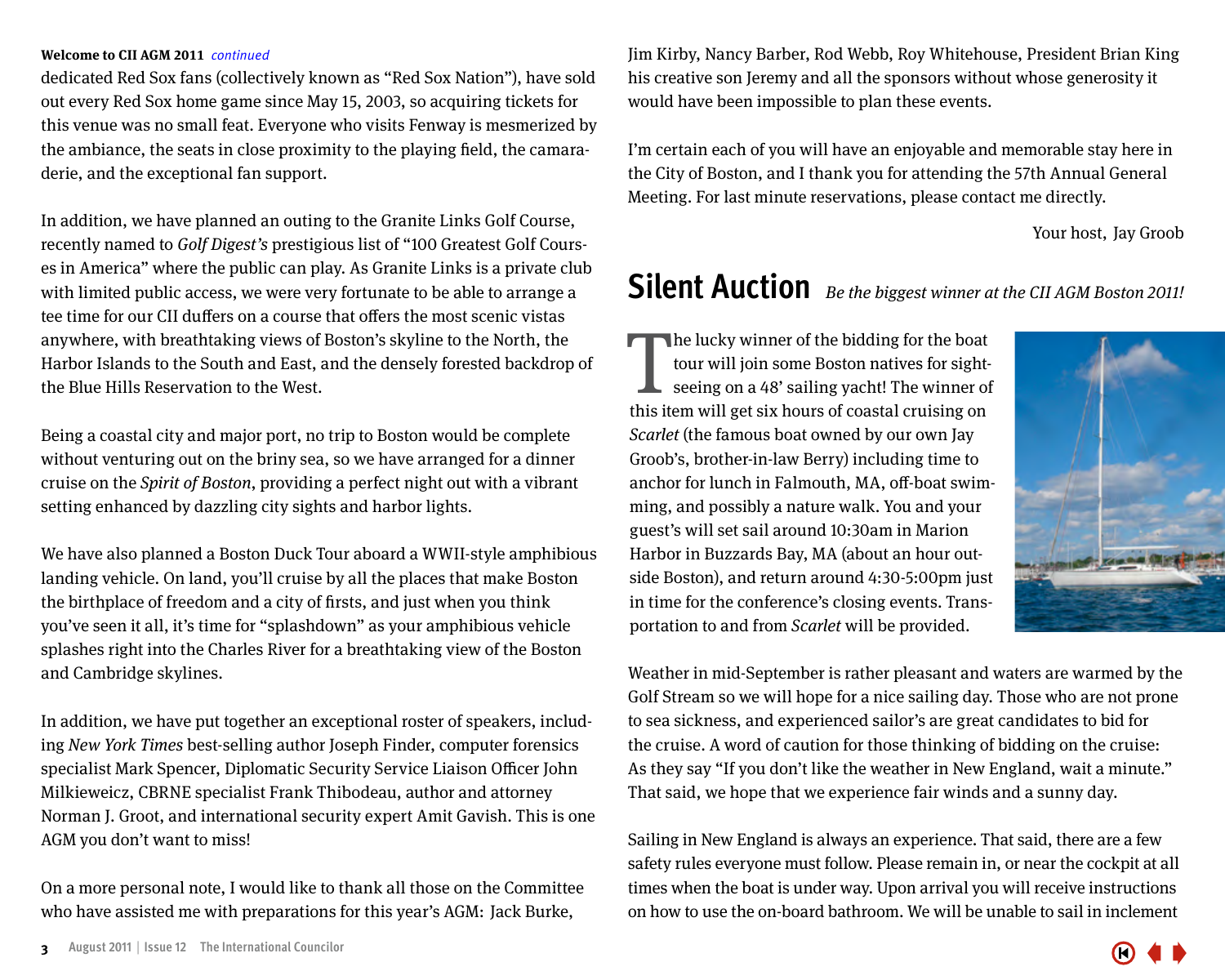weather. Alcoholic beverages are available in moderation (wine, ale, and wine). We do not plan to curtail the trip if you experience Mal de Mer. Lastly, passengers will be allowed to steer Scarlet while under normal conditions.

The Knob at Quissett Trail is fun with a capital "F"! It winds through woodlands past views of quaint Quissett Harbor to a child's paradise of ancient oak trees that invite climbing and are equipped with rope swings. Watch people searching for clams patrol a rocky beach in search of dinner. Then, for the ultimate experience in hiking, walk up onto a rise above an intimate, rock-lined, crescent-shaped sandy beach and across a narrow causeway of coarse beach grass to "The Knob." This tiny round peninsula is located just out into Buzzard's Bay and the view is spectacular. To the far left, the Elizabeth Islands mound on the horizon. The towns of Wareham, Marion, Mattapoisett, and Fairhaven follow the coast from right to left. Sakonnet is the last town before the coast shifts around into Rhode Island Sound.

Upon completion of the tour you and your party will set sail for Boston to continue the party with your CII colleagues. Happy bidding!  $\Box$ 

#### **President's Message** *continued from page 1*

The AGM will soon be upon us, and there is still time to book your accommodations. I hope to see many of you in Boston. Let's put our petty grievances aside and reunite as a strong organization. Don't forget it's your council too, and we need you.

Regards Roy Whitehouse CFE, CII, President  $\blacksquare$ 

### <span id="page-3-0"></span>**Silent Auction** *continued* The **Feature Articles** > **How Secure Is Your Cell Phone?**

**BY: Robert M. Kresson, CEO Empire Investigations & Security LLC** 

The threat to your security from everyday cell phone use is much greater than most consumers realize. Eavesdropping can occur either remotely or with the installation of software that does not modify the phone's hardware. he threat to your security from everyday cell phone use is much greater than most consumers realize. Eavesdropping can occur either remotely or with the installation of software that does not modify the phone's hardware. Remotely, such illegal spying is ble even digitally encrypted signals. Spyware installation without the owner's knowledge is the growing trend for such clandestine operations. This illegal spyware is widely available on the internet and being used with greater frequency to access call histories, contact directories, phone locations and emails and transmit them to a remote website. In addition, "spy phones" specifically designed for eavesdropping are becoming available in smaller sizes and being built into other devices (e.g. outlets) to make them more physically undetectable. Eavesdropping is one of the most costly security threats with espionage costing US corporations over \$500 billion dollars a year and rising. Although there are more powerful encryption technologies and anti-spyware software being developed, these are not yet widely available. There are several precautions an educated consumer can take to enhance cell phone security.

The threat to your security from everyday cell phone use is much greater than most consumers realize. Eavesdropping can occur either remotely or with the installation of software that does not modify the phone's hardware. Remotely, such illegal spying is achieved by "roaming the airwaves" using unrestricted scanning devices that can unscramble even digitally encrypted signals. Spyware installation without the owner's knowledge is the growing trend for such clandestine operations. This illegal spyware is widely available on the internet and being used with greater frequency to access call histories, contact directories, phone locations and emails and transmit them to a remote website. In addition, "spy phones" specifically designed for eavesdropping are becoming available in smaller sizes and being built into other devices (e.g. Eavesdropping is one of the most costly security threats with espionage costing US corporations over \$500 billion dollars a year and rising. Although there are more powerful encryption technologies and anti-spyware software being developed, these are not yet widely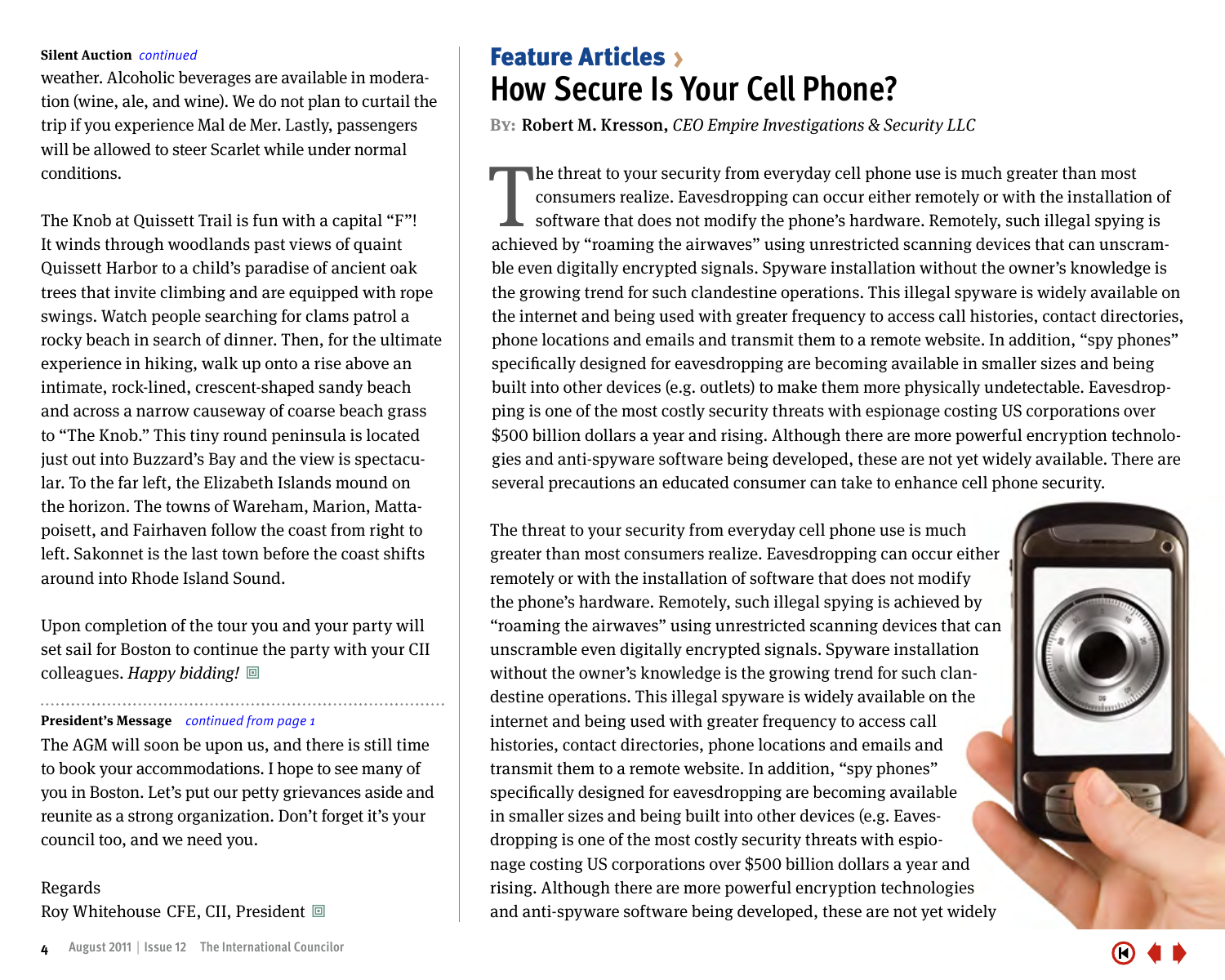available. There are several precautions an educated consumer can take to

- 1) Beware of discussing any sensitive or confidential information on your cell phone and turn it off and take out the battery for optimal protection. With the advent of Global Positioning System (GPS) technology, simply turning off your phone is not enough.
- 2) Password-protect access to your phone in case it is lost or stolen. This simple and obvious solution is rarely utilized by most cell phone consumers.
- 3) When your cell phone is working as a bug, regular calls cannot occur in most cases. While there are cell phones being developed that can run very high speed data in which additional voice channels can be simultaneously transmitted, these prototypes are not yet widely available.
- 4) If you notice that your cell battery is performing poorly or if your phone is unexpectedly warm even when not placing calls, it may be bugged.
- 5) Given that your phone must be physically accessed to load spyware, change your phones frequently.
- 6) If you have a GMS phone and notice a "buzzing" interference noise when you are not making a call, it is possible your phone is bugged. If delayed bugging is occurring (i.e., data recorded from phone stored in compressed format in phones memory to be uploaded later), this type is more difficult to detect since shorter transmission time is involved and often a poor battery performance is the biggest hint.
- 7) Be aware that systems such as Voice over IP, Caller ID, and voicemail options can also pose security risks. To avoid becoming a victim, be aware that the caller may not be who appears on your caller ID and use a PIN with all voicemail accounts so that someone without this PIN code cannot access your voicemails.

There may be instances when regardless of putting in place protection measures against eavesdropping, criminals may still intercept valuable information about you or your company. The best counter-measure is to

**How secure Is You Cell Phone** *continued* work with a reputable, knowledgeable professional, such as Empire Investigation LLC, with over twenty five years of experience and the latest in high technological equipment to offer you counter-espionage measures both regarding your cell phone and other aspects of your company's security.  $\Box$ 

### **World News & Commentary on Passswords**

In a June Article featured on *The Daily Beast*, journalist Daniel<br>Lyons examined the recent "death" of the password. Lyons arg **L** Lyons examined the recent "death" of the password. Lyons argued that a person's inability to remember their entire repertoire of financial, e-mail, and social networking passwords has led technology, and computer security experts to look for "memory-friendlier alternatives." The article noted that while a variety of options has been explored, the search continues. From fingerprint, retinal scans, and voice recognition software, to SmartCards and tokens the password still rules.

Lyons noted that a well-respected computer-scientist, identified as Mark Jakobsson, had devised what he believes to be an easy solution to the password problem. Jakobsson suggested using "fast words." For example, if your favorite dessert is cake with white icing your Fastword may be "White Icing Chocolate" — words that come naturally to you, and are easy to remember.

Lyons noted the primary advantages of the Fastword system was that you can enter the words in any order, meaning if you are having trouble recalling two of the three words entering just one of the three words may help prompt you for the other two.

While the Fastword concept has not become the norm, it is gathering steam. Some major retailers have already started using Beta trails. Look for Fastwords to gain traction in the future. What will your Fastwords be?

Works Cited: "Death of the Password" by Daniel Lyons  $\Box$ 

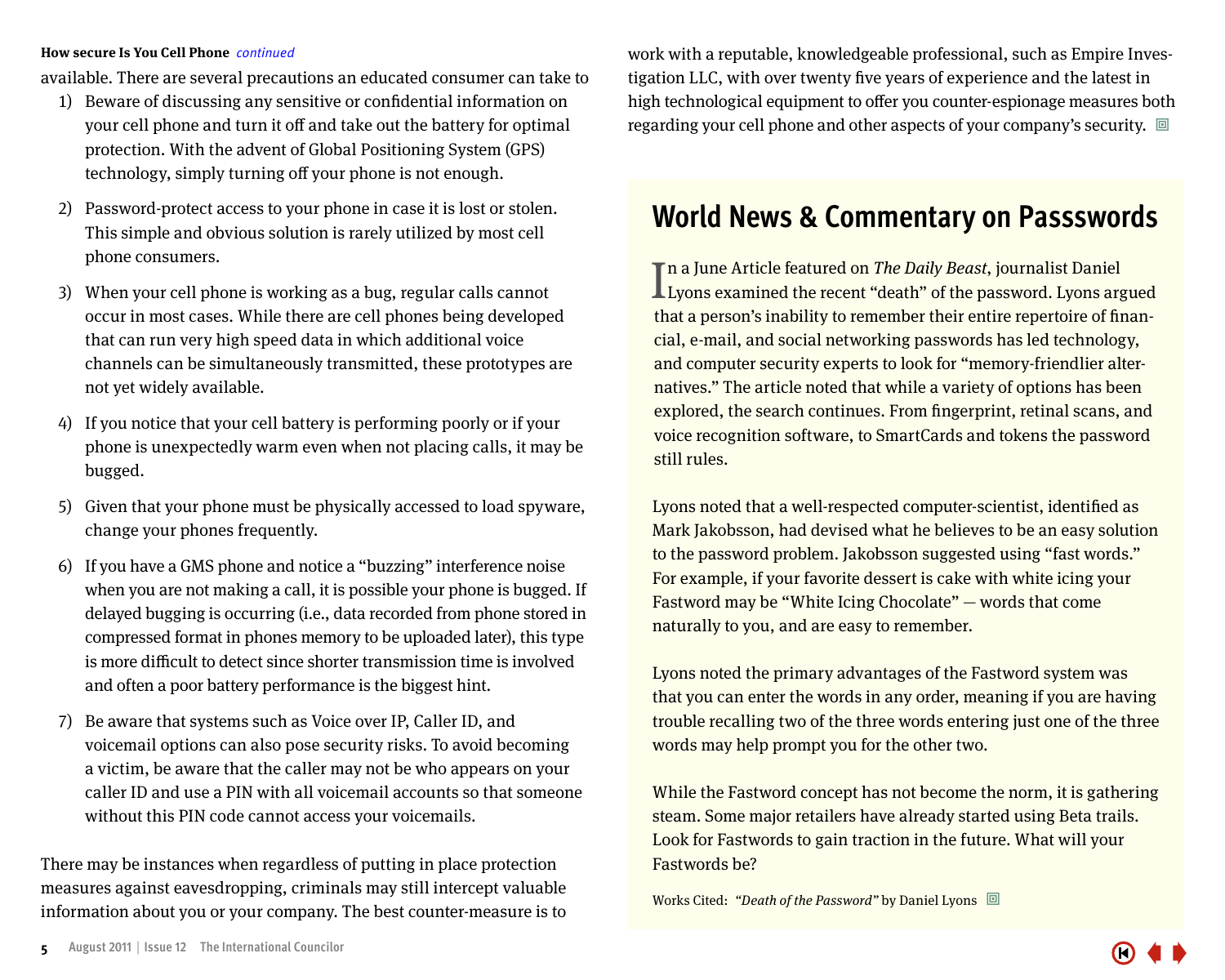### **Ethical and Legal Considerations for Private Investigators in Today's Digital Age** | By Sheila Ponnosamy, Mainguard International (S) Pte Ltd

<span id="page-5-0"></span>

Sheila Ponnosamy

*In private investigation work, PIs are forced to make assessments of people and situations as well as judgement calls on what information to gather and what extent they should divulge.*

<sup>1</sup> In civilised life, law floats in a sea of ethics." This state-<br>ment by Mr Earl Warren, Chief Justice of US Supreme<br>Court (November, 1962), still holds true, particularly for<br>private investigators (PIs). It is inquitabl ment by Mr Earl Warren, Chief Justice of US Supreme Court (November, 1962), still holds true, particularly for private investigators (PIs). It is inevitable that PI work, which involves evidence and fact finding from public and private sources, raises legal and ethical questions, especially across international investigations and in today's digital age. How PIs, as professionals overcome these legal and ethical issues, forms the main discussion of this article.

PIs should know the law as most evidence and fact finding is used for legal purposes. With the global world and Internet age, businesses and private affairs are conducted across international borders. As PIs are thrown into the realm of international investigations, they are forced to deal laws in jurisdictions that are unfamiliar to them.

The laws surrounding criminal trespass and theft in different countries seem clear, as societies tend to have clear rules concerning ownership and privacy of their physical property. However, the boundaries can become a little blurred when the asset is information. In today's digital age, PIs need to understand all laws relating to privacy and information security, especially as it relates to storage and transmission of data and personal information in digital form.

While technology has crept into every facet of organizations and is a worldwide phenomenon, the laws protecting information lag behind and vary in different regions of the world. While private investigation tends to be licensed in the Western world, it remains unregulated in most countries in Asia and other parts of the world where ethics and cultural norms may take precedent.

#### **Ethics and Law**

One can define ethics as right conduct or morale values. It's acting with an awareness to comply with rules, laws, and customs of the society, expectations of people, policies of organizations, and general needs of fellow human beings. Unlike laws which carry a mandate or prohibit certain behavior by governing authority, ethics are based on cultural norms of the society. Hence the differences between countries and each social group within a country are important. Ethics have always provided a yardstick for PIs to gauge their decisions and evaluate other people's behaviour.

In private investigation work, PIs are forced to make assessments of people and situations as well as judgement calls on what information to gather and what extent they should divulge. Ethics form the foundation of their professional conduct. For instance, in checking on a person's movements, a PI may need to decide if it is necessary to gain access to confidential records such as communication or financial data. These records are not available publicly and in some countries, it is illegal to retrieve them. The recent litigation involving Mr. Murdoch in England typifies this scenario.

When conflicted, we, as PIs, need to ask some simple questions:

- What does the law say?
- If the law is silent, then what are the options?

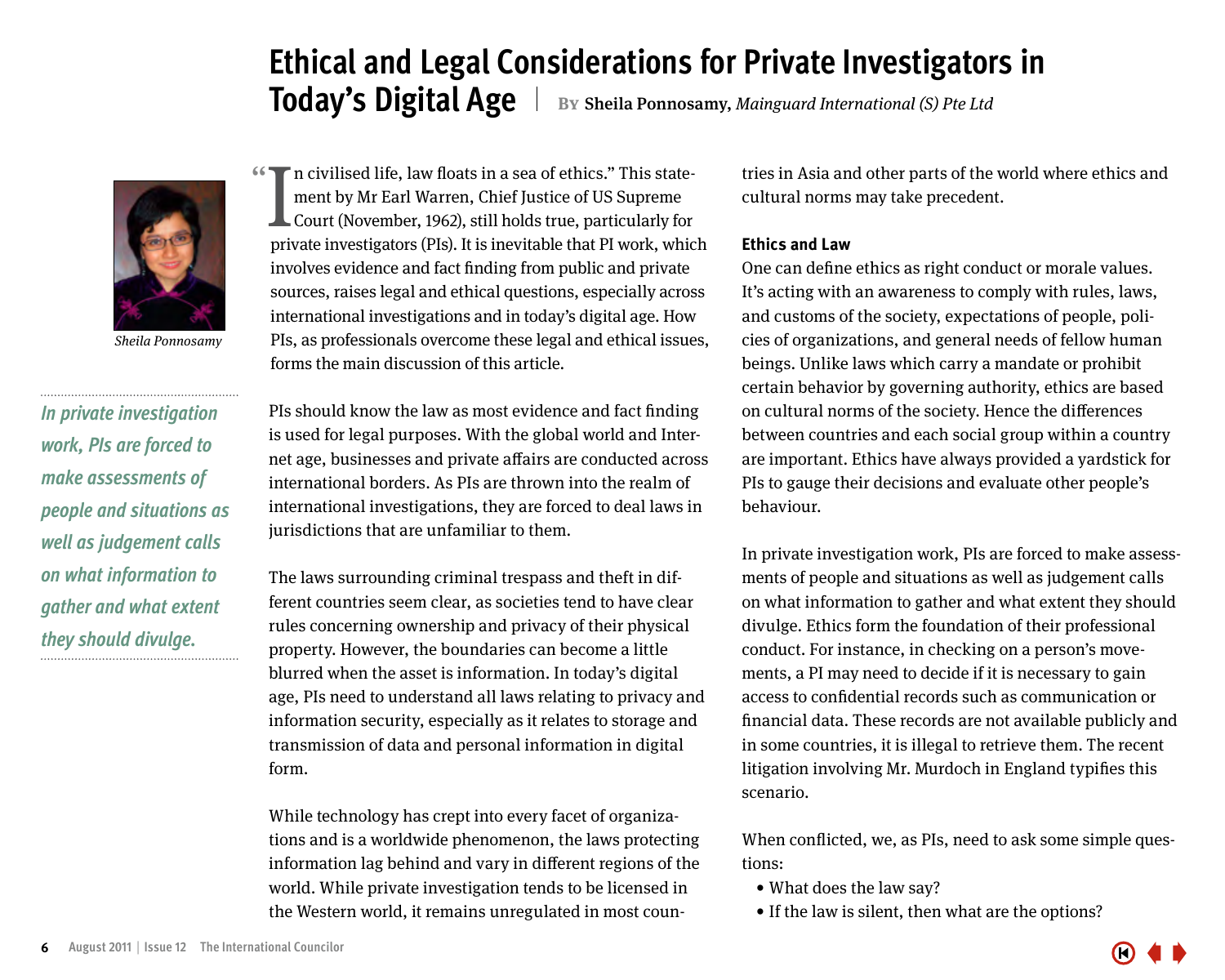- What are the issues?
- What are the consequences?

When we compromise our ethics and engage in poor judgement, we often have to bear the negative repercussions. Our ethics and professional conduct reflect on our integrity and reputation. Can we afford to make this compromise? In PI work, reputation is the bread and butter of our business!

#### **Legal Considerations for PIs**

The most pertinent legal and ethical issue facing PIs is related to breaches in privacy. Generally, this breach will relate to physical trespassing, and gaining sensitive and confidential information of someone — the Subject of investigations.

The laws affecting PI activities can be divided into 2 broad categories:

- 1) The laws relating to the PI's relationship with the public
- 2) The laws relating to the PI's relationship with the client

PIs need to understand the law mainly for their own protection, and also because it impacts on how they conduct their business of gathering facts for the client. They need to ensure that the evidence gathered is legally admissible and therefore adhere to the laws in the process of obtaining information. If they break the law, they will risk not having their business licence renewed as well as prosecution or civil litigation.

In relying on common law, a PI does NOT have any more power in carrying out his activities than a member of public. This means that:

- PIs cannot enter into homes without permission from the owner for any reason including for process service or repossession of client's property. They will be considered to be trespassing.
- PIs cannot interfere with another person's chattels (personal property). If a PI attaches a tracking device to a person's car for instance, they will be liable under common law relating to trespass and torts. Normally the remedy for such a situation is the client has to be a lawful owner of the property and provide authority to the PI to attach the device if it is necessary.
- • PIs are limited in surveillance as common law offers protection to the public from surveillance of their activities on private property. Most of the time, surveillance is only freely conducted at public places where all members of public have equal rights to be there. After September 2001, most countries also have anti-terrorist laws which restrict PIs from taking photographs of government buildings and sites.
- PIs cannot use third party listening and recording devices as most countries have telecommunication laws that prevent third parties from recording another person's conversations.
- The laws on privacy of correspondence are not specific in most countries. However, there are laws which restrain the publication of confidential information and also legislation which makes it illegal to steal, tamper with or fraudulently obtain articles in course of post.
- Harassment is not consistently defined in various jurisdictions and countries. However, harassment incorporates the act of causing embarrassment to the Subject. Hence, PIs have to tread carefully when making inquiries about a person's past employer, business associates, or financial position.
- PIs have to ensure that their actions and findings do not cause infliction of nervous shock or emotional distress. Negative facts about a person should always be verified before appearing in an investigator report or the PI can be sued for defamation by the Subject. In the process of gathering information, PIs should also be careful that they do not cause any negative consequences, such as job loss to the Subject unless authorized to do so.
- PIs are not permitted to pass on information received in confidence in the absence of just cause or excuse such as the interest of public safety. For instance, PIs should only be passing on information to the client that is relevant to their case. The just cause or excuse will depend on the type of information and the source of the client's interest in the information.
- PIs have to adhere to consumer protection laws. These legal provisions prohibit PIs from unconscionable, misleading or deceptive conduct in the course of their business.
- • PIs accessibility to information depends on the privacy laws of the country. Many countries in Asia, for example, do not have any Data

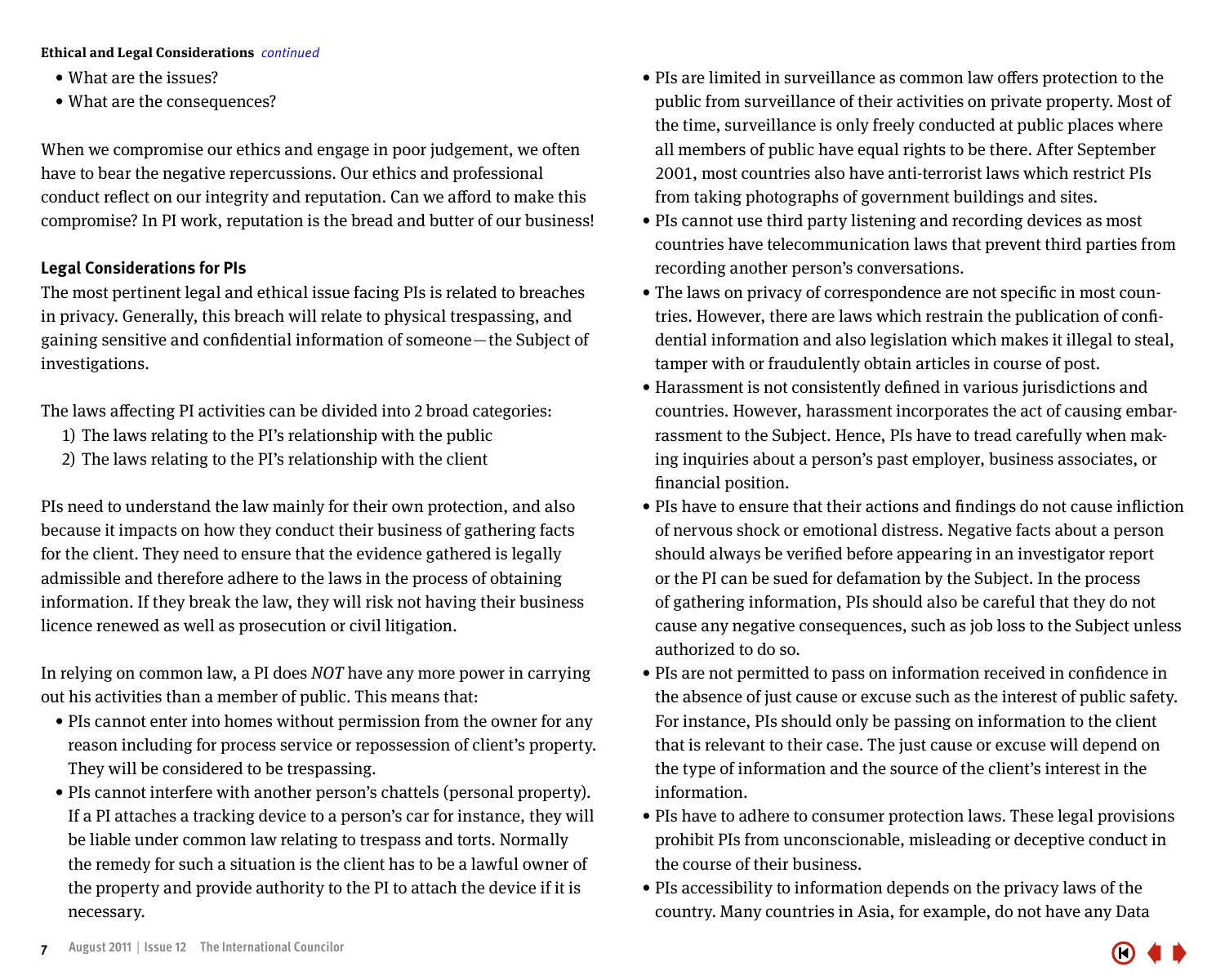Protection Acts. The individual's general right to privacy is protected under parts of the common law regarding disclosure of information where the breach of privacy of Subject has caused him or her "damage" in some way, and they can seek legal recourse against the PI by way of civil suits.

- PIs do not have any more rights than a member of the public to access government held information which includes records held by company registry, courts, taxation, credit agencies, department and various authorities. There are normally specific laws which protect personal information stored by government agencies on the access via computer and in person, alteration and use of information.
- In countries where there is privacy legislation, such as the Privacy

Amendment (Private Sector) Bill 2000 in Australia, PIs have to be careful to conduct their inquiries in a manner that is consistent with the guidelines in relation to the collection, storage and use of personal information.

#### **Common Law Duties to Client**

As a service provider, PIs have common law duties to their client which encompass:

 $\bullet$  The *duty* to follow instructions by client

All PIs should obtain authority from the client to act on their behalf as they enter into a contractual arrangement when the case is being assigned. PIs can only work within the agreed scope requested by the client. If the client request surveillance to monitor movements, PIs should not be searching for confidential records on the Subject, without the client's knowledge.

 $\bullet$  The *duty* to act in person

PIs have to take responsibility for the case assigned even if they delegate work to their employees. The PI should be responsible for the report and investigations process regardless of who it is being delegated to.

#### $\bullet$  The *duty* to act in interests of the client

Other than being paid for services rendered, PIs should not profit from the findings discovered during the investigations. For instance, PIs cannot go to their Subject and reveal to them that they are being investigated in order to extort money from them.

- $\bullet$  The *duty* to take care of the client's property PIs have to maintain confidentiality of information provided by the client and all photographs or documents should be stored securely.
- $\bullet$  The *duty* to keep separate accounts The client's funds are always secure if a retainer is provided upfront.

*It is not always clear whether illegal and unethical conduct by PIs is the result of inadequate controls, intentional misconduct, or a lack of understanding of the laws regulating their activities.*

 $\bullet$  The *duty* to keep proper accounts Expenses have to be recorded. Accounts can be made available for inspection by client and licensing authority where applicable.

#### **Privacy Laws**

With the advancement in information technology as more and more data are stored electronically and the advent of Internet, the issue of privacy has become the hottest topic in information security and PI work – where research most always require access to available public and proprietary databases.

Technological advancement has enabled the gathering of data from different sources to be stored, merged, sieved and sorted with ease through specialised databases. This technology has allowed people and organisations to collect, swap and sell personal information as a commodity, and the public are seeking government action to protect their privacy

Historically, the US has been the leader in the development and implementation of privacy and information security legislation to prevent the misuse and exploitation of information and information technology. Many western

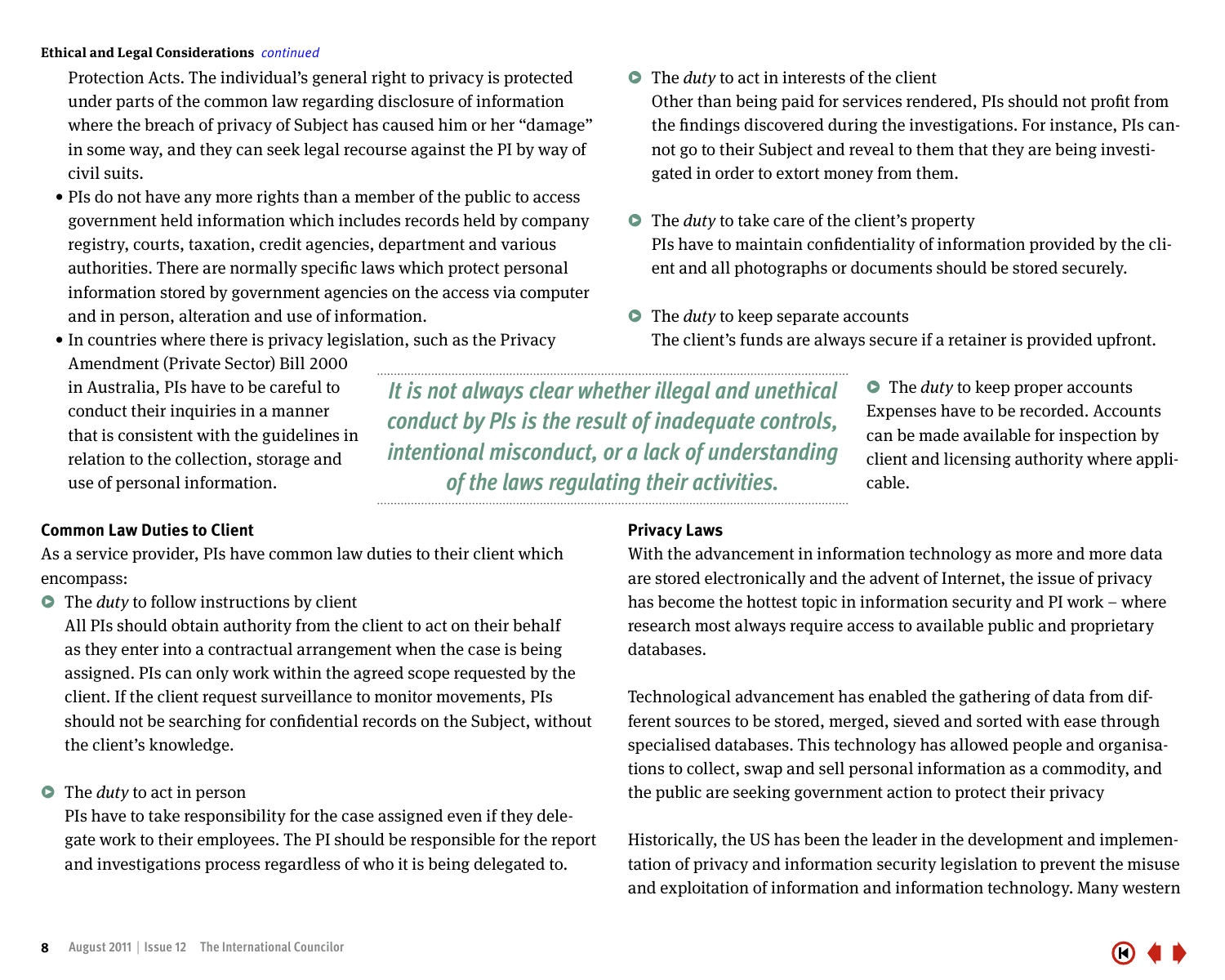nations such as the United Kingdom, Canada, Australia and the European Union have developed similar legislation to protect the privacy of their citizens. All countries with Privacy Acts will have similar laws and the implications for PIs remain the same.

In Asian countries, and even the more urbanised nations like Singapore, privacy and data protection is NOT protected under general and constitutional law. This means that conducting investigations in countries with no privacy laws will require the PI to exercise ethics. Ethics will be determined by what is common practice in the society and its culture.

For instance, the use of confidential sources will be more prominent in Asia as that is how accurate information is obtained. Furthermore, most countries in Asia may not have updated and accurate databases due to the lack of available technology, skills and funding.

However, even though there are no privacy laws, some countries in Asia have extremely strict laws which limit the extent of what PIs can do. For instance, in Singapore the public sector has strict laws to protect confidentiality of data held by government and statutory boards. They include:

- • Official Secrets Act
- • Electronic Transactions Act
- • Central Provident Fund Act
- there are 150 laws with privacy provisions

#### **There will be private sector sectoral privacy laws and industry code of practices such as the:**

- • Computer Misuse Act
- Banking Act
- • Telecommunications Act and Telecom Competition Code

Private investigators in Singapore are being regulated under the Private Investigations and Security Agencies Act (amended in 2006). Investigators who break the law under the provisions of the PISA Act may also be breaching the law under one of the above confidentiality acts where the penalty

include both a hefty fine, imprisonment and loss of licence to practice.

#### **Ethical Considerations for PIs**

#### Surveillance

Surveillance is an accepted legitimate form of investigations in most democratic countries, even with privacy laws. The argument is everybody has a right to privacy but that right is not "an absolute right." It involves balancing privacy interest with competing interests. From a PI's ethical viewpoint, there are codes of practice and specific legislation on evidence gathering, but it is the court that determines the reasonability and legal admissibility of the evidence obtained.

Most countries will allow surveillance in public places, but not in government buildings nor for the investigator to enter private rooms without permission from the owner to gather the evidence.

In some countries where the political system is based on a less open ideology, surveillance can be an extremely dangerous mode of operations for the PI as it is considered a threat to national security. Hence, it is not uncommon in some parts of Asia and Middle East where surveillance will not be used in the information gathering process.

#### Misuse of Information

The use of confidential sources to retrieve information is less acceptable in countries where there are privacy law as the general community expects safeguards to protect their information from unauthorised persons. However, some cases such as in fraud investigations, debt recovery, this may be justified by the courts. The PIs when faced with this ethical dilemma should always ensure they are legally covered.

#### Subtle Coercion

Subtle coercion is unethical practice for PIs, regardless of the legal systems. Here the PIs force co-operation from the subjects of investigations by threats or blackmail — directly or indirectly. For instance, in insurance investigations, the insured or their family may refuse to co-operate with

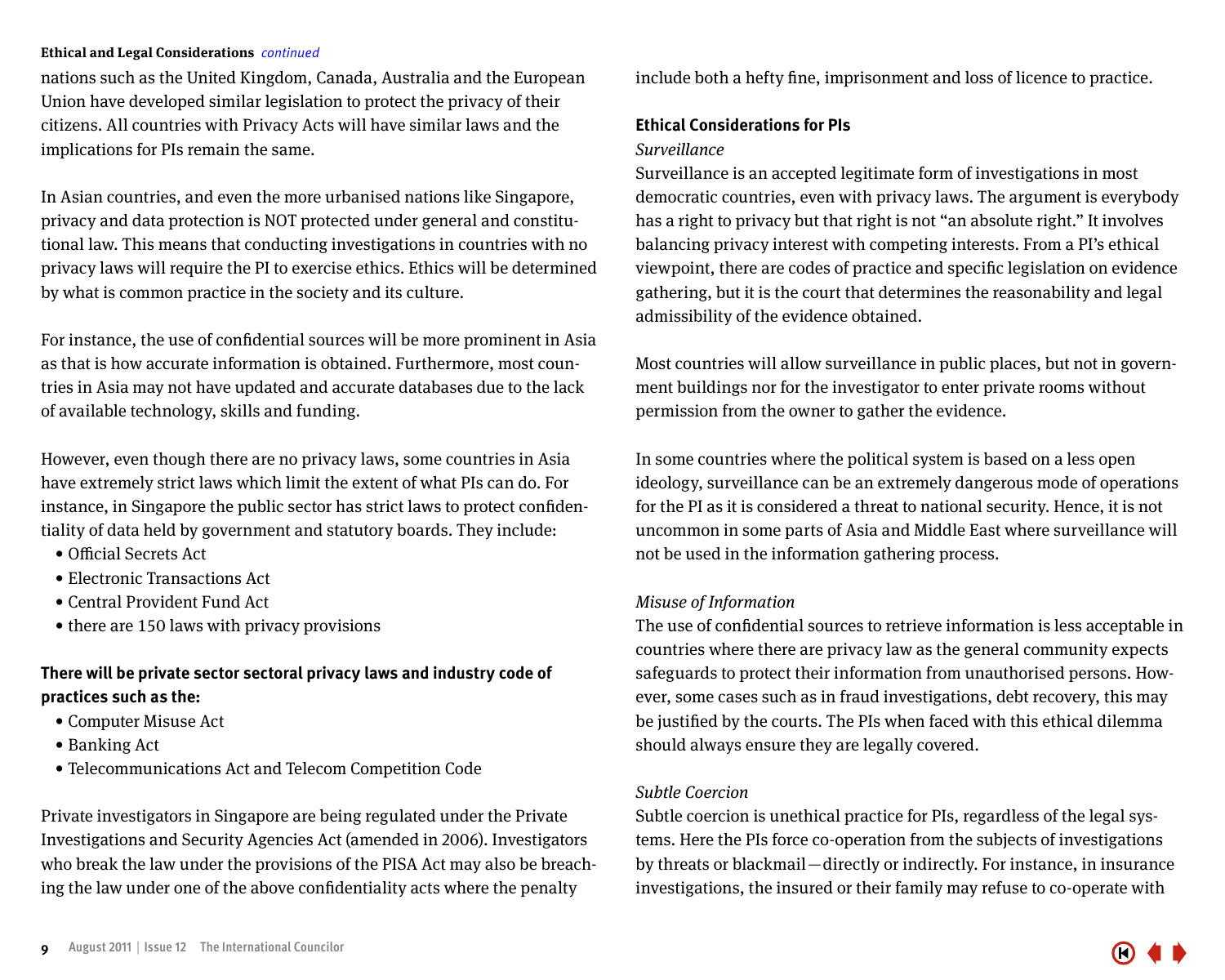the investigator, who then provides a negative report which will disadvantage them in the claim process, even though the claim may be legitimate.

#### Interviewing

Similarly, when conducting interviews, PIs have to ensure that they are not making threats or promises, or offer inducement, to procure information. The PI himself has no legal power and it is the attorney that can provide the legal options.

PIs have to always ensure that an adult is present when interviewing a minor, and ideally, they should have a witness when conducting the interview.

#### Unethical Request from Clients

When clients make ethically questionable requests, a PI is expected to abide by the law and their own ethics to protect themselves. For instance, clients may request PIs to hack into computer systems, steal confidential information such as bank statements, phone records etc. Most countries have laws that will clearly state that such actions are illegal.

PIs should always also question the purpose of the client's need for the information and the implications once the client has that information. For example, a client may want to locate a person. The burden is on the PI to make sure the request is legitimate.

#### **Raising the Bar for PIs**

Education and training is the only way for PIs to learn and understand the legal and ethical implications for what they do. The education can be in the form of a formal training programme in a classroom setting, or it can be through professional networking with other like-minded peers. All professional PI organisations will have codes of ethics to provide guidelines for PI in conducting themselves in the line of duty. The discussions with other fellow professions from different parts of the country and world will open the mind to learning how other investigators conduct themselves, and how they overcome their problems.

The law in one country may not be applicable to a fellow investigator based in another country and sometimes work can be accomplished legally and ethically through a professional strategic alliance.

The sensitive nature of PI work may be made more difficult by the privacy laws in countries where investigations are legislated. However, there is a strong sense of professionalism among investigators who are supportive of government's role to regulate the industry to lift the standards and image of the industry. This will mean governments will need to provide means of facilitating the benefits provided by PIs such as pre-service training, more active consultation with the industry, and especially productive balance between justifiable requests for information and the interest for personal privacy. This means that while the government can strengthen controls on access to confidential information held by government bodies, they can provide controlled access to PIs to retrieve information for legitimate purposes.

The key stakeholders in privacy laws and information security controls often have competing interests. There needs to be a healthy balance to manage the conflicting interests of investigators and their clients, the public who become targets of the enquiries, and the government who are responsible for law reform and regulation.

It is not always clear whether illegal and unethical conduct by PIs is the result of inadequate controls, intentional misconduct, or a lack of understanding of the laws regulating their activities. Through knowledge sharing and professional networking, it is envisioned that the PI professional bar will continue to rise in the eyes of public and governments.  $\Box$ 

Sheila Ponnosamy is the Operations Director of Mainguard International (S) Pte Ltd. Singapore 199588 Tel: +65-6297 1229. She is also the Chairman of our CII Public Relations Committee. Sheila can be reached at sheila.p@mainguard-intl.com.sg URL: www.mainguard-intl.com.sg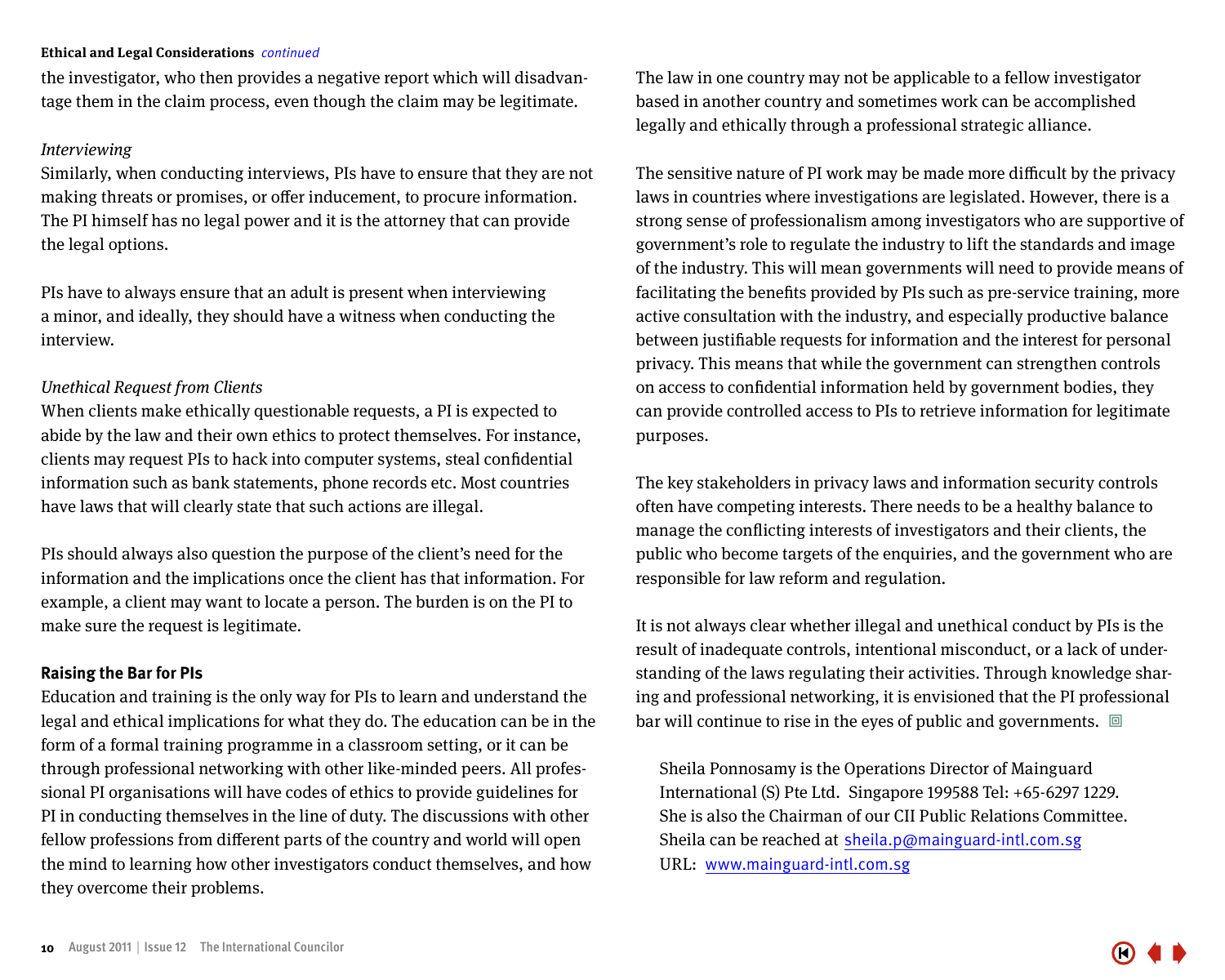### <span id="page-10-0"></span>Member News

### **Congratulations To Tanya**

**By Joan Beach, CII Congratulations to Tanya DeGenova of TSD Security** Consulting Group for receiving the Competent Leader Award from Toastmasters International in May 2011. Tanya has been an active member with the Toastmasters Club, a professional public speaking club, for the past two years, including serving as the Vice President of Education. Tanya



was recognized for mentoring members and creating leadership development opportunities for local youth through her Toastmaster connections and her local Rotary Club. Tanya is a believer in giving back, thus she was willing to share her leadership skills with her local community. Congratulations Tanya, and thank you for giving back to your community and profession!

### **CII Birth Announcement**

 $\mathbf A$ ddie Ann Alpert was born on this past month. She sis the daughter of Julie and Rick Alpert of La Plata, Maryland. Best wishes to everyone, especially the little PI.



Graham Dooley's latest acquisition

### **Jay Groob Guest Speaker**

J chusetts Continuing Legal Education program held on Tay Groob was one of the speakers at the recent Massa-July 26, 2011. Jay spoke about "The Impact of Social Media and Other Electronic Evidence on Your Domestic Relations Practice—Admissibility, privacy issues and ethical considerations." The noteworthy faculty and program can be found at the following link: [http://www.mcle.org/program](http://www.mcle.org/program-calendar/program-catalog.cfm?product_code=2110353P01)[calendar/program-catalog.cfm?product\\_code=2110353P01](http://www.mcle.org/program-calendar/program-catalog.cfm?product_code=2110353P01)

### **Brian King Makes Headlines**

Toronto-based Canpro King-Reed LP (formerly King-Reed & Associates) made headlines recently, after busting a troubled doctor practicing outside the scope of his restricted license. The physician, Dr. David Lambert, was practicing under restrictions imposed by the College of Physicians and Surgeons of Ontario when Brian's team performed the investigation. The doctor's license had been reinstated to the medical profession with restrictions following a seven year suspension as a result of sexual misconduct allegations going back 20 years. Led by Chairman of the Board Brian King, Canpro King-Reed conducted a sting operation on the subject at the request of the College. The college's discipline committee is in the process of hearing the case and Canpro King personnel are expected to testify before the committee; detailing allegations that include the doctor having sexually abused one of the investigators working for CP-R.

### **James Loh in the Spotlight**

Singapore's James Loh, owner of SG Investigations,<br>
Shas been getting a lot of press lately. Most recently, James was featured in a collection of articles in newspapers and journals concerning South-East Asia.

In a June 14 article that appeared in the Straits Times, journalist Akshita Nanda spotlighted Loh after following him around a casino. Loh was on the job having been hired by a gambling addict's family to conduct surveillance on the addict.

In an unrelated feature, Loh gave ProcurementAsia Magazine some suggestions concerning "Best Practices" [in procuring corporate investigative services.](#page-11-0)

➥ *continues on next page*



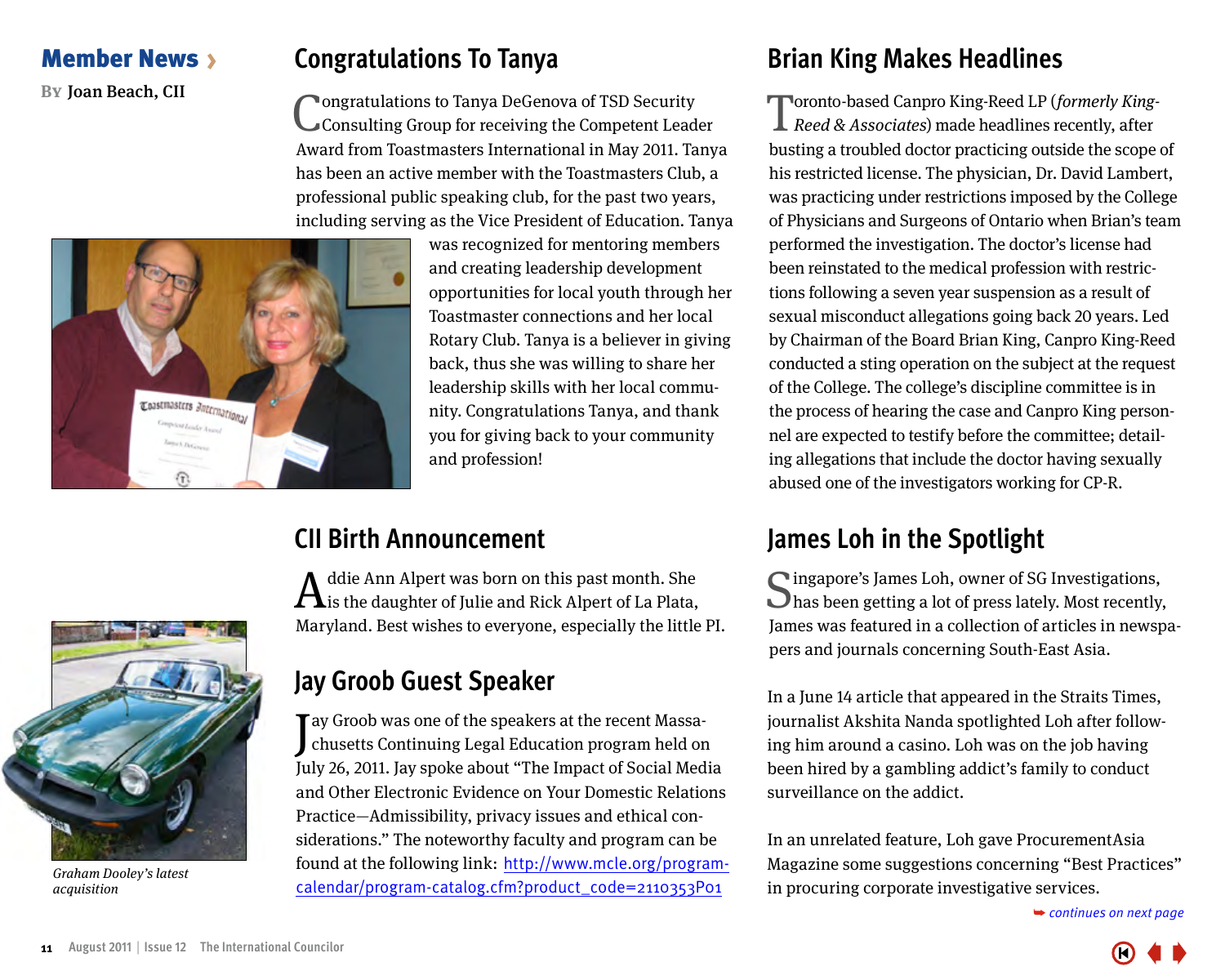### <span id="page-11-0"></span>**CII Founder's Son To Retire From PI Practice**

Our infamous Steve Kirby will be retiring on September 1, 2011 from Edward R. Kirby & Associates after nearly 40 years as an Investigator and certified Polygraph Examiner. (Given Steve's youthful appearance, we can only conclude he entered the profession at the age of one).

Kirby & Associates will be holding a retirement party for Steve in October to celebrate his entrance into the world of umbrella drinks and rainbows. While many of our members reside outside of the area and won't be able to attend the festivities, the Kirby's want you to be included in a big part of his send off.

### Get involved

Kirby and Associates has requested that join in Steve's send off by contributing letters, notes, and photos from Steve's work (and play) over the years.

- 1) A book of letters and notes from people who have worked with Steve either on cases or in the one of the many professional organizations he has belonged to is being assembled. Kirby and Associates would love for you to contribute a letter or a personal note.
- 2) A video of photos from Steve's professional experience is being assembled chronicling his years in the business. All submissions are welcome and appreciated. (A special request was made for a photo of Steve during his brief career as a bicycle cab driver in India). If you have the photos available in electronic format, please e-mail to jkirby@kirbyinvestigations.com. If you have the photo's that predate electricity, either scan them and e-mail them to Jim, or mail the original to Kirby Investigations, 783 North York Road, Elmhurst, IL 60126 United States and the original will be returned to you. On behalf of CII and the Kirby's we thank you! P.S. Jim Kirby needs the items  $ASAP$ .  $\Box$

### **CII member is a secret Lifeguard Rowing Competitor**

The Councilor has learned that Jack Devine's group got the bronze in the National Lifeguard Rowing Competition on the Cape this summer. Just click on the UTube links to see Jack valiantly fighting the surf and returning the flag. Ultimately the California team won but not before Jack's team brought home a point for the South Jersey Chapter of Lifeguards. But hey, we know all they do in California is play in the water anyway. Go Jack!  $\Box$ Congratulations can be sent to jackdevine@thearkingroup.com http://www.youtube.com/watch?v=VCUlrijrd3g

http://www.youtube.com/watch?v=5qM1C4NWRt8



### All Types of Investigations Including:

- Background Investigations
- Due Diligence Investigations
- Financial Investigations
- Insurance Investigations
- Liability Investigations
- Surveillance

#### Security Consulting Including:

- Vulnerability Assessment
- Threat Assessment
- Construction Consulting

### **Countermeasures**

#### Regional Offices:

Dallas, TX Houston, TX Nashville, TN Tucson, AZ Oklahoma City, OK Miami, FL New York, NY Atlanta, GA Los Angeles, CA Baton Rouge, LA Mexico:

Monterrey/Cancun Guadalajara/Durango Aguascalientes

### **Since 1989**

Kelly E. Riddle; TCI, TPLI (888) 873-1714 www.kelmarglobal.com 2553 Jackson Keller, Suite 200 San Antonio, TX 78230 Email: Kelly@KelmarGlobal.com